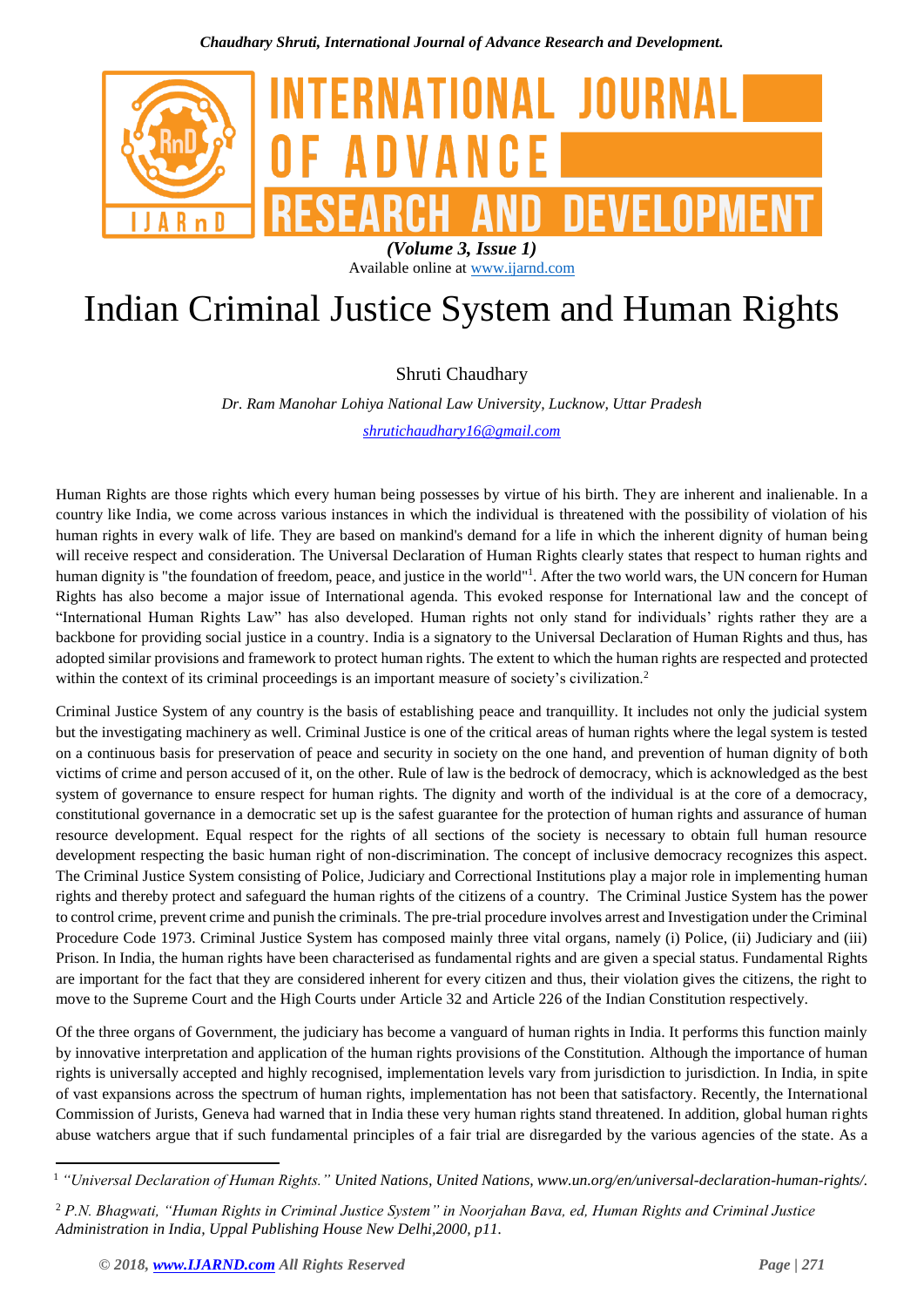#### *Chaudhary Shruti, International Journal of Advance Research and Development.*

measure of the advances achieved in the protection of human rights, one may also turn the pages of the landmark judgement in *Rudul Shah v. State of Bihar<sup>3</sup>*, where the Supreme Court ruled that the victims of unlawful or illegal arrest were entitled to compensation for violation of their fundamental rights under Part III of the Indian Constitution. It must be borne in mind that ensuring human rights within the framework of the criminal justice delivery system cannot be narrowly construed to mean merely the protection of the rights of the under-trials, or detainees, or convicts. The Supreme Court of India has recognized the Fundamental Rights as Natural Rights in *Moti Lal v. State of UP<sup>4</sup>*. In fact, it can rightly be contended that the most essential of all human rights in a criminal justice delivery system, is the right of access to courts of law.

It is based on Article 10 of Universal Declaration (UDHR) which provides that:

"Everyone is entitled in full equality to a fair and public hearing by an independent and impartial tribunal, and the determination of his rights and obligations and of any criminal charge against him."

The importance of the right of access to justice for those interacting with the criminal justice system as complainants, suspects, status offenders or prisoners cannot be over-emphasised. As already stated, it is perhaps the most essential of all human rights in the criminal justice system. The extent to which human rights are respected and protected within the context of its criminal proceedings is an important measure of society's civilization. By and large, the Supreme Court has, through progressive and humanistic interpretation, enlarged the rights of the suspect and the accused with a view to protecting the interest of the innocent and preventing abused or misuse of police powers. Of course, the development of law by the Supreme Court in this direction has evoked criticism from certain quarters but this criticism is not based on any empirical research. It proceeds on a pre-conceived notion that any protection given to a suspect or accused is bound to injure the interest of the society by encouraging crime and making its detection difficult, if not possible. Unfortunately, in our country, there is not much of socio-legal or empirical research particularly in the field of criminology, with the result that our criticism of the law as interpreted and evolved by the courts is often not founded on factual or sociological data but is based only on certain ingrained attitudes and misconceptions. It is necessary that mere should be socio-legal research in various areas of criminal law so as to afford guidance to the courts in their not-too easy task of laying down the law which best sub would serve the interest of the society, without sacrificing the interest of the innocent.

Indian Constitution as illustrated by a number of decisions of the Supreme Court provides for the protection of human rights in conformity with the international standards.<sup>5</sup> The Human Rights Commission Act, 1993 provides for constitution of National and State Human Rights Commissions to enquire into complaints of violations of human rights and inefficiency on the part of the Government machinery in preventing such violations and to suggest measures for effective implementation of guarantees provided by the Constitution and various laws of the country.<sup>6</sup> The Supreme Court of India has in the case Ajay Hasia v. Khalid Mujib<sup>7</sup> declared that it has a special responsibility, "to enlarge the range and meaning of the? Fundamental rights and to advance the human rights jurisprudence."

There are umpteen numbers of reports on chilling human rights abuses of the pre-emergency era and emergency era, which have emanated from indigenous sources. Why then blame international sources like London based Amnesty International and Washington based World Watch Institute in particular? The successive inflow of these reports describes continuing patterns of abuse in the administration of criminal justice in the country. The reports mainly focus on torture, including rape and deaths in custody. The reports criticize practices that are blatantly unconstitutional. The country confronts an embarrassing situation, both within and outside because human rights abuses have become commonplace and a sense of hopelessness marks our thought and reaction. Justice Krishna Iyer describes our human rights record as "testing illusion and promise of unreality". The Supreme Court, the sentinel of human rights, has been able to bring out only cosmetic changes since its directives to police, prisons and other institutions and more honoured in the breach than in the observance. For indigent and illiterate victims of human rights abuses, the Writ Courts are too remote and too expensive to be of any avail. The rights now granted by the courts are of illusory in absence of implementation and enforcement. Justice Krishna Iyer wrote more an anger than in anguish:

"Rights, however, solemnly proclaimed and entrenched in great instruments are but printed futility unless a puissant judiciary armed with legal authority. Remedial process and jurisdiction, operational and pragmatic, transforms the jurisprudence of human

rights into public law of enforceable justice. Human rights regime leaves a wide gap between normative claims and

**<sup>.</sup>** 3 (*1983) 4 SCC 141.*

<sup>4</sup> *ILR 1951, Allahabad, p. 369.*

<sup>5</sup> *Saheli Women's Resource Centre v. Commissioner of Police, Delhi, AIR 1990 SC 513; Nilbati Behera v. State of Orissa (1993) 2 SCC 746*.

<sup>6</sup> *Tukaram v. State of Maharashtra, AIR 1979 SC 185 which led to amendments of Criminal Procedure Code, 1973, Indian Penal Code, 1860 and Evidence Act, 1972.*

<sup>7</sup> *AIR I981 SC 487 at 493.*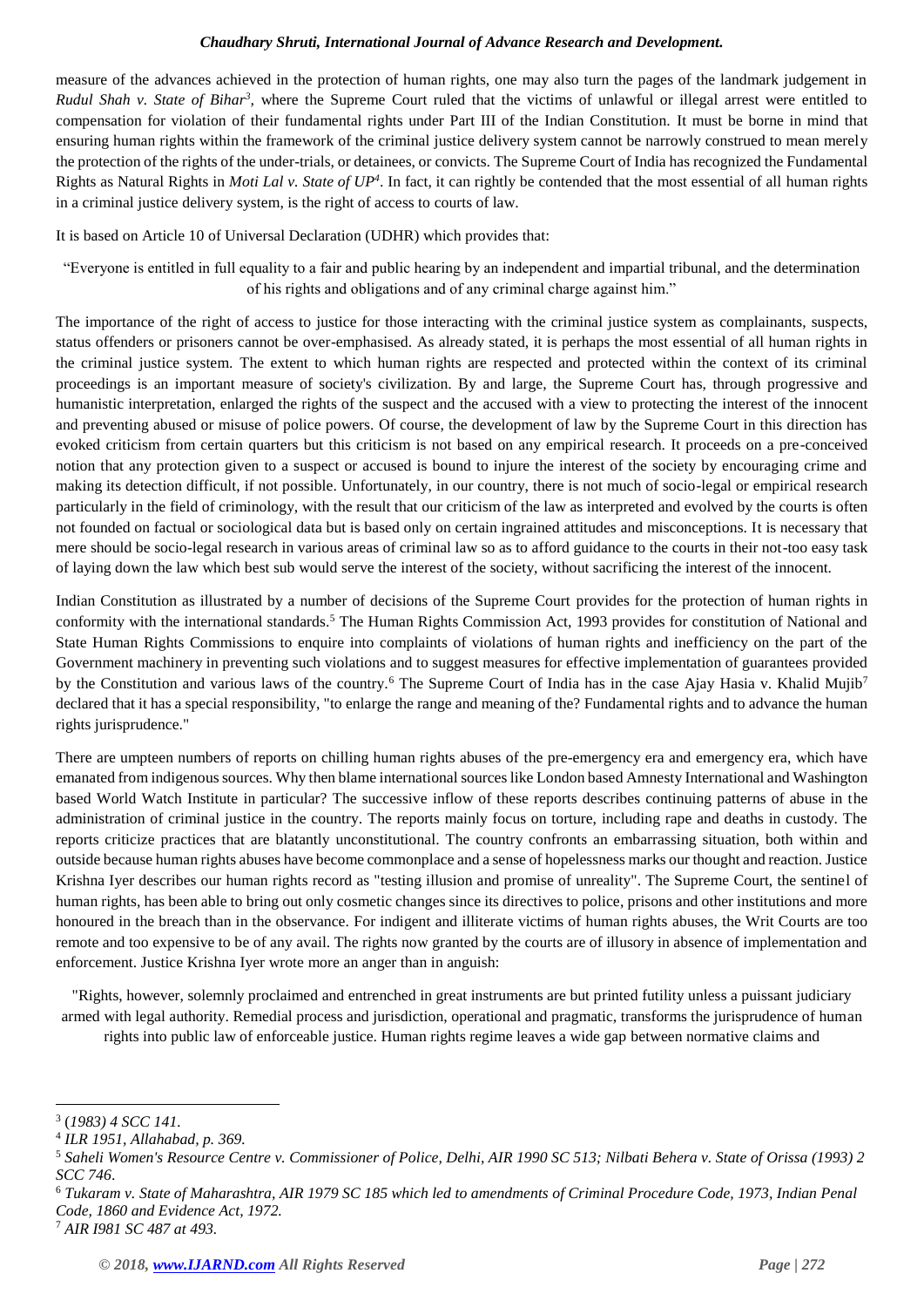#### *Chaudhary Shruti, International Journal of Advance Research and Development.*

implementation capabilities. The result is that large-scale breaches of civil and political rights, as well as economic, social and cultural rights, mark the scenario".

# **THE PRINCIPAL SECTORS OF HUMAN RIGHTS ABUSES IN THE CRIMINAL JUSTICE SYSTEM:**

- Crime
- Police
- Courts
- Prisons
- State
- **Others**

Crimes have increased day-by-day because of the combined contribution of socio-politico-economic factors. Some reasons, which can be said, increase in population, increase in the unemployment and denial of opportunities to a certain section of people. Organized crimes have increased. Organized gangs have such control on finances, weapons, and communication; such crimes have emerged as a serious challenge not only to the police but also to the existence of civilized society itself. In general, organized crime corrodes the social, economic and political fabric of the society. The extent of terror, which the organized gangs inflict on the society, is alarming. These gangs are also responsible for large-scale corruption in social and economic institutions.

Policing in a democratic society is seen as upholding the dignity of the individual by safeguarding the constitutional and legal rights. Democracy gets threatened when the police cease to respect the legal and constitutional rights of the citizens and persistently disregard the due process of law. Allegations of the police violence and brutality are being constantly received from different parts of the country.<sup>8</sup> It is a known fact that a common complainant of crime is rudely received in the police stations and is treated with discourtesy, indifference, and indignity. The victims of police perversions are almost always the disadvantaged sections of society who are incapable of legitimate self-defence. In the garb of combating criminality, the police take the law into their hands and trample upon the basic human rights of the crime-suspects. The abominable records of police deviance are reflected in the encounter deaths and the rapes and deaths in the police custody. These no doubt, are the cruellest forms of human rights violations.

The Criminal Judicial System in the common law tradition is based on the twin principals of penal policy, the presumption of innocence and the requirement that the criminal charge needs to be proved beyond reasonable doubt. There is need to improve the quality of forensic expertise and make it truly a system for promotion of justice. Another weakness is the prosecution. The Prosecutor should be appointed on merit; which often does not happen. Competent prosecutors who are again politically neutral should be appointed. The prosecution has the obligation of fair disclosure which means the prosecution should place before the court all factors even including that which is in favour of the accused. As Justice Arthus .V and erbilt would say<sup>9</sup>, "If they (the common citizens) have respect for the work of the courts, their respect for law will survive the shortcomings of every other branch of Government; but if they lose their respect for the work of the courts, their respect for law and order will vanish with it to the great detriment of society."

Prisons, like police, are no less any less guilty of human rights violations. The reality can be gauged only by visiting prisons. Instances of prison injustice abound and the penal regime has not changed much despite two-dozen reports on prison reform, such as the Mulla Committee report. Also, in the Hussainara Khotoon's case<sup>10</sup>, the Supreme Court observed: "It is a crying shame on the judicial system which permits incarceration of men and women for long period of time. We are shouting from housetops about the protection and enforcement of human rights. We are talking passionately and eloquently about the maintenance and preservation of basic freedoms. But are we not denying the right to these nameless persons who are languishing is jails for years for offences which perhaps they might ultimately be found not to have committed? Are we not withholding basic freedom from these neglected and helpless human for years? Are expeditions trail and freedom from detention not part of the human right and basic freedoms".

State, the so-called protector of human rights in the country appears to be the biggest violator. The coercive processes of the State machinery corrode the foundations of human rights. Increasing concentration of power in the hands of the executive has become alarming. We are witnessing the might and the dominance of the State in its myriad forms. Many human rights activists and civil liberty organizations have condemned the Central and State Government for their deplorable disregard of fundamental freedoms and human dignity. The despotic proclivity of the authorities has rendered the State as an oppressor of the poor. The worst part is that State terrorism is taken as an answer for private terrorism.

**<sup>.</sup>** <sup>8</sup> *Shankar Sen, "Human Rights in Criminal Justice System", in Vijay K. Gupta, ed,. Perspective on Human Rights, Vikas Publishing House Pvt. Ltd., New Delhi, 1996, p.221.*

<sup>9</sup> *In: THE CHALLENGE OF LAW REFORMS [Princeton University Press, 1955], pp.4-5. <sup>10</sup> AIR 1979 SC 1360.*